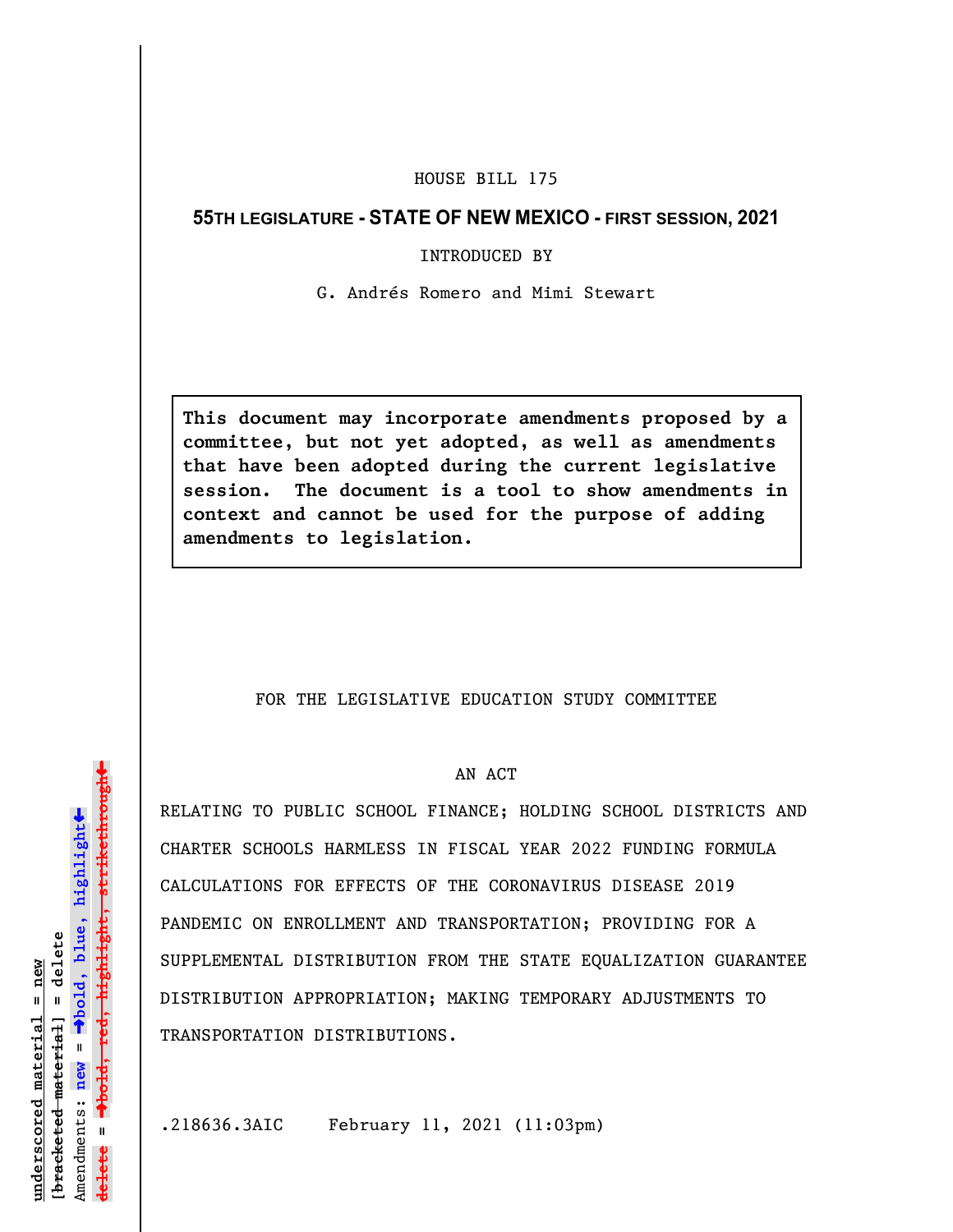BE IT ENACTED BY THE LEGISLATURE OF THE STATE OF NEW MEXICO:

**SECTION 1.** A new section of the Public School Code is enacted to read:

"[NEW MATERIAL] FISCAL YEAR 2022 UNIT VALUE--SUPPLEMENTAL DISTRIBUTIONS--PROTECTIONS AGAINST ENROLLMENT LOSS DUE TO THE CORONAVIRUS DISEASE 2019 PANDEMIC.--

A. As used in this section, "school district" includes charter schools.

B. For fiscal year 2022, the rate of distribution of the state equalization guarantee distribution shall be based on a program unit value determined by the secretary. When setting the preliminary unit value to establish budgets for fiscal year 2022, the secretary shall withhold an amount of the state equalization guarantee distribution appropriation to provide supplemental distributions from the state equalization guarantee distribution appropriation to school districts to ensure that each school district's fiscal year 2022 state equalization guarantee distribution plus its supplemental distribution is not less than its budgeted fiscal year 2021 state equalization guarantee distribution as of January 1, 2021.

C. In fiscal year 2022, a school district is eligible for an initial supplemental distribution if its fiscal year 2022 state equalization guarantee distribution is less than its budgeted fiscal year 2021 state equalization guarantee distribution as of January 1, 2021. The initial supplemental .218636.3AIC February 11, 2021 (11:03pm)

 $- 2 -$ 

 $\ddag$ º**bold, red, highlight, strikethrough**  $\ddot{\bullet}$ º**bold, blue, highlight** bracketed material] = delete **[bracketed material] = delete** inderscored material = new **underscored material = new** Amendments: **new** =  $\mathbf{I}$ Amendments: new **delete =**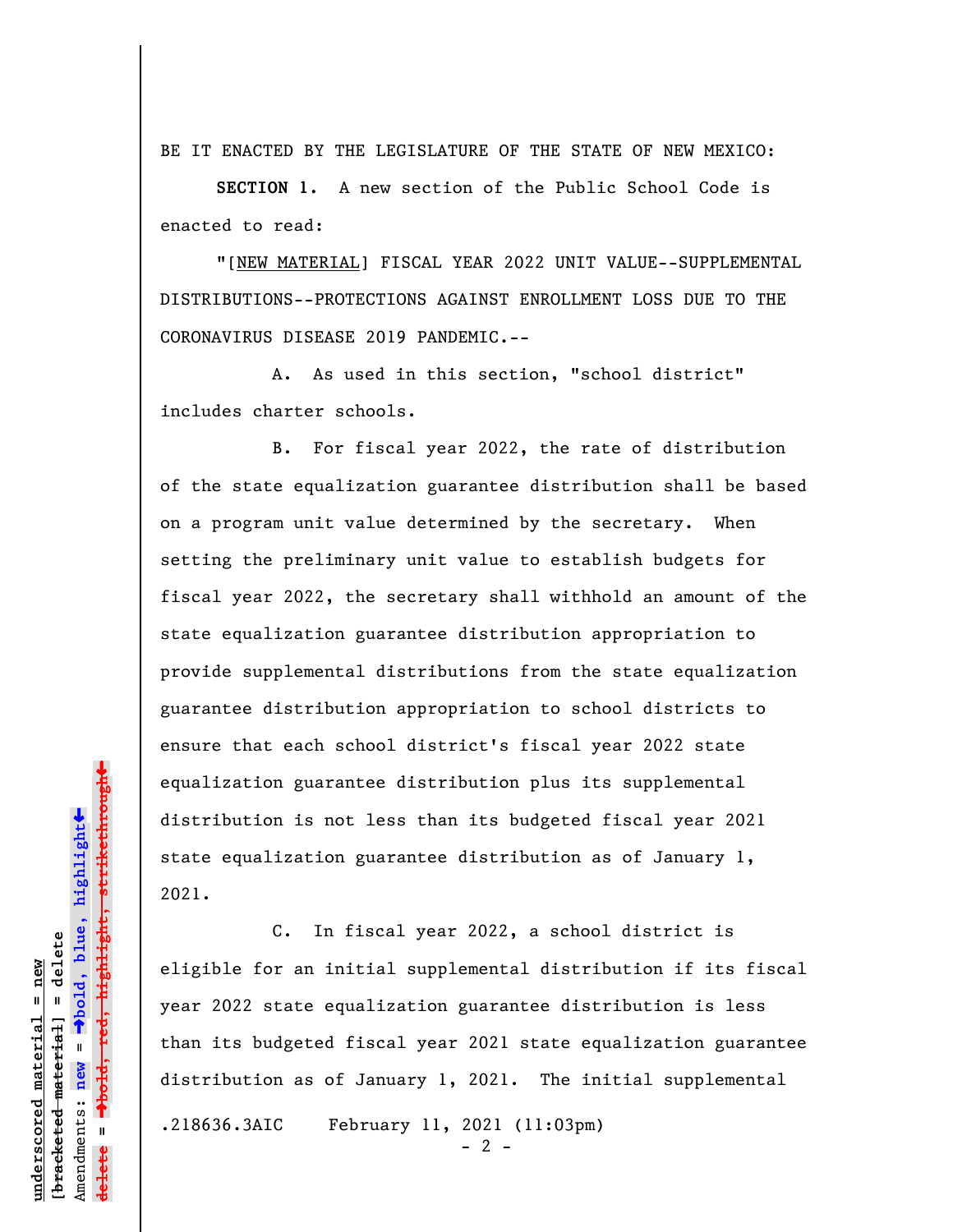distribution for a school district shall be equal to the school district's budgeted fiscal year 2021 state equalization guarantee distribution as of January 1, 2021 minus its preliminary fiscal year 2022 state equalization guarantee distribution.

D. Upon verification of the number of program units statewide for fiscal year 2022, but no later than January 31, 2022, the secretary may adjust the program unit value. In setting the fiscal year 2022 final program unit value, the secretary shall withhold an amount of the state equalization guarantee distribution appropriation to provide supplemental distributions from the state equalization guarantee distribution appropriation to school districts to ensure that each school district's fiscal year 2022 state equalization guarantee distribution plus its supplemental distribution is not less than its budgeted fiscal year 2021 state equalization guarantee distribution as of January 1, 2021. The final supplemental distribution for a school district **HEC**º**with a fiscal year 2022 state equalization guarantee distribution that is less than its budgeted fiscal year 2021 state equalization guarantee distribution as of January 1, 2021**»**HEC** shall be equal to the school district's budgeted fiscal year 2021 state equalization guarantee distribution as of January 1, 2021 minus its final fiscal year 2022 state equalization guarantee distribution.

.218636.3AIC February 11, 2021 (11:03pm) - 3 -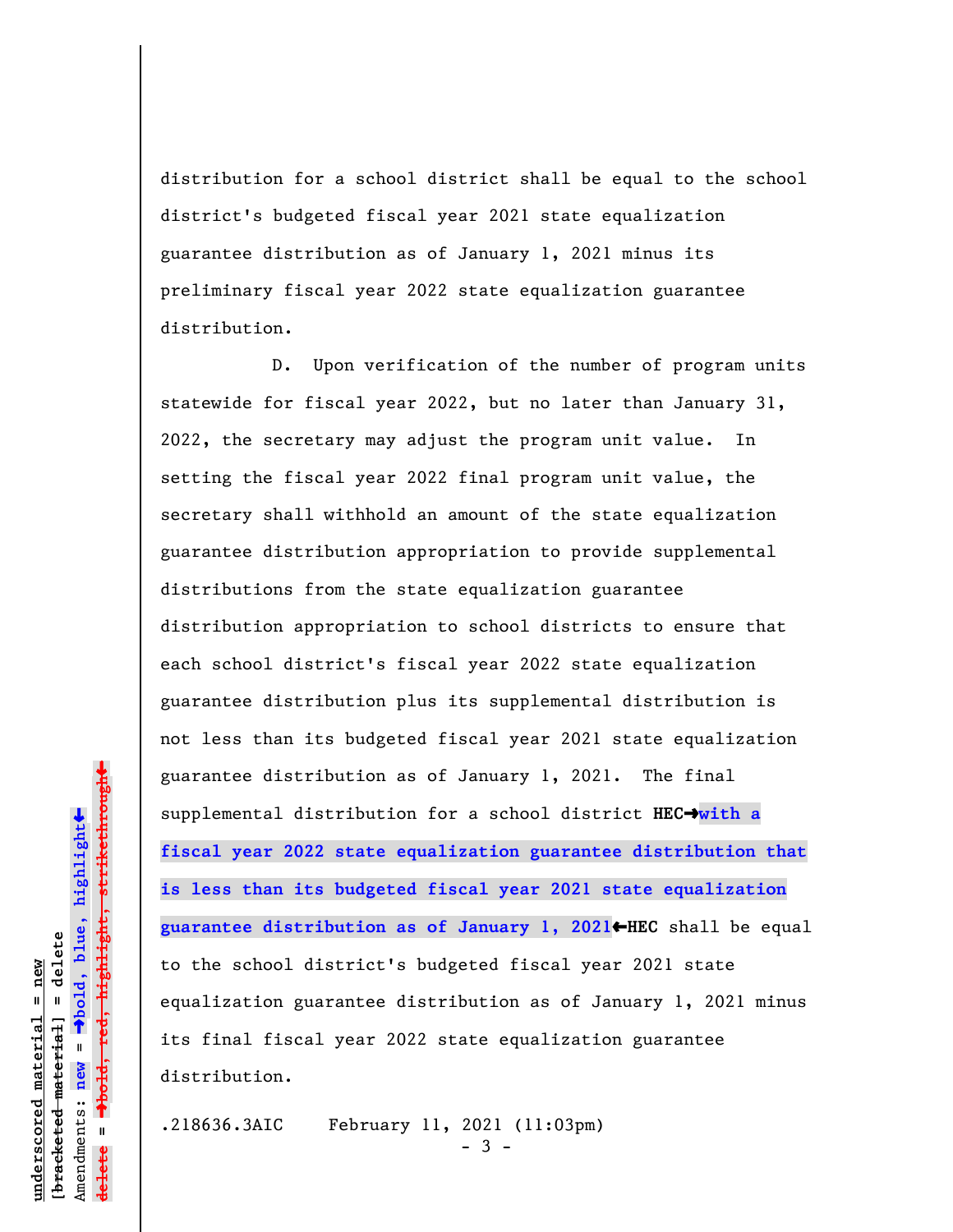E. When making calculations pursuant to Subsections B through D of this section, the department shall not consider that portion of the state equalization guarantee distribution attributable to K-5 plus or extended learning time programs.

F. In setting the preliminary program unit value and the final program unit value, the secretary shall consult with the department of finance and administration, the legislative finance committee and the legislative education study committee."

**SECTION 2.** Section 22-8-29 NMSA 1978 (being Laws 1967, Chapter 16, Section 78, as amended) is amended to read:

"22-8-29. TRANSPORTATION DISTRIBUTIONS--REPORTS-- PAYMENTS.--

A. On the second reporting date and the third reporting date of each year, each local school board of a school district and governing body of a state-chartered charter school shall report to the state transportation director, upon forms furnished by the state transportation director, the following information concerning the school district's or state-chartered charter school's operation on each respective reporting date of the current year:

(1) the number and designation of school bus routes in operation in the school district;

(2) the number of miles traveled by each school bus on each school bus route, showing the route mileage

.218636.3AIC February 11, 2021 (11:03pm)

- 4 -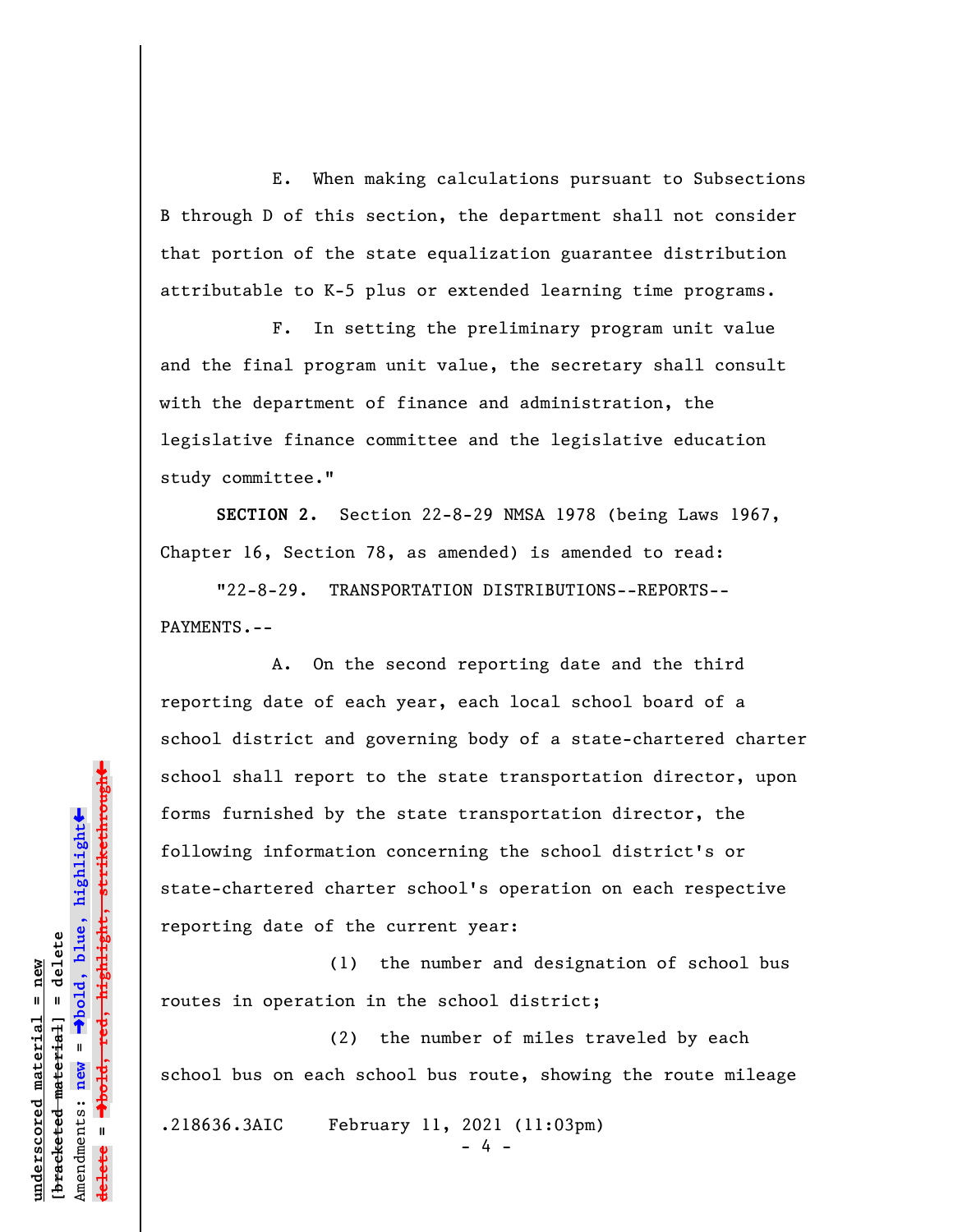in accordance with the type of road surface traveled;

(3) the number of students, including special education students, transported on each reporting date of the current year and adjusted for special education students on December 1;

(4) the projected number of students to be transported in the next school year;

(5) the seating capacity, age and mileage of each bus used in the school district for student transportation; and

(6) the number of total miles traveled for each school district's or state-chartered charter school's per capita feeder routes.

B. Each local school board of a school district and governing body of a state-chartered charter school maintaining a school bus route shall make further reports to the state transportation director at other times specified by the state transportation director.

C. The state transportation director shall certify to the secretary that the allocations from the transportation distributions to each school district and state-chartered charter school are based upon the transportation distribution formula established in the Public School Code, calculated and distributed for the entire school year using an average of the amounts reported pursuant to Subsection A of this section on

.218636.3AIC February 11, 2021 (11:03pm)  $-5 -$ 

 $\ddot{\bullet}$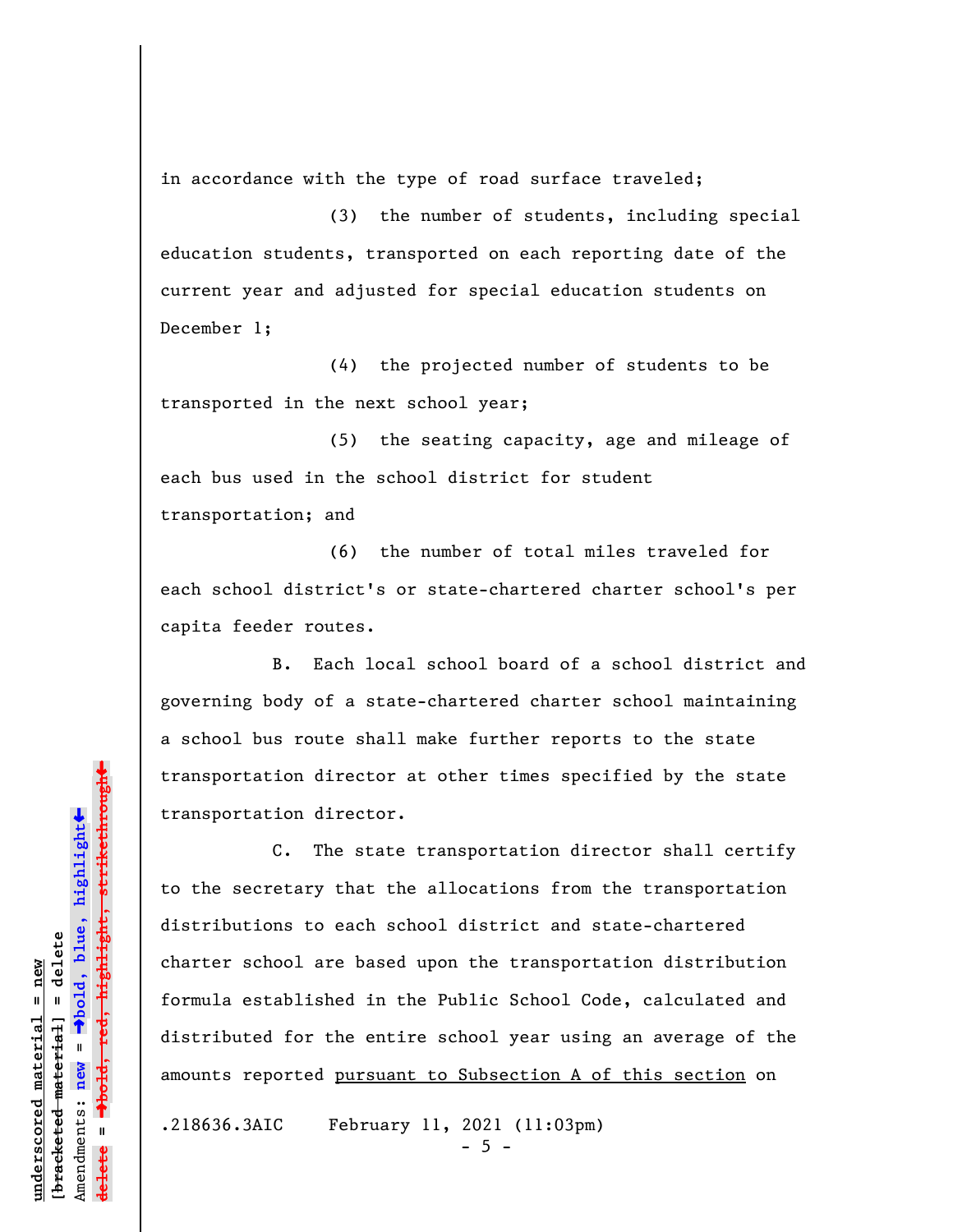the second reporting date and third reporting date of the prior school year, and are subject to audit and verification; provided that for fiscal year 2022, the state transportation director shall use an average of the amounts reported pursuant to Subsection A of this section on the second and third reporting dates of fiscal year 2020.

D. The department shall make periodic installment payments to school districts and state-chartered charter schools during the school year from the transportation distributions, based upon the allocations certified by the state transportation director."

**SECTION 3.** Section 22-8-29.1 NMSA 1978 (being Laws 1995, Chapter 208, Section 10, as amended) is amended to read:

"22-8-29.1. CALCULATION OF TRANSPORTATION ALLOCATION.--

A. As used in this section:

(1) "annual variables" means the coefficients calculated by regressing the total operational expenditures from two years prior to the current school year for each school district and state-chartered charter school using the number of students transported and the numerical value of site characteristics; provided that for fiscal year 2022, the coefficients shall be calculated by regressing the total operational expenditures from fiscal year 2019;

(2) "base amount" means the fixed amount that is the same for all school districts and an amount established .218636.3AIC February 11, 2021 (11:03pm) - 6 -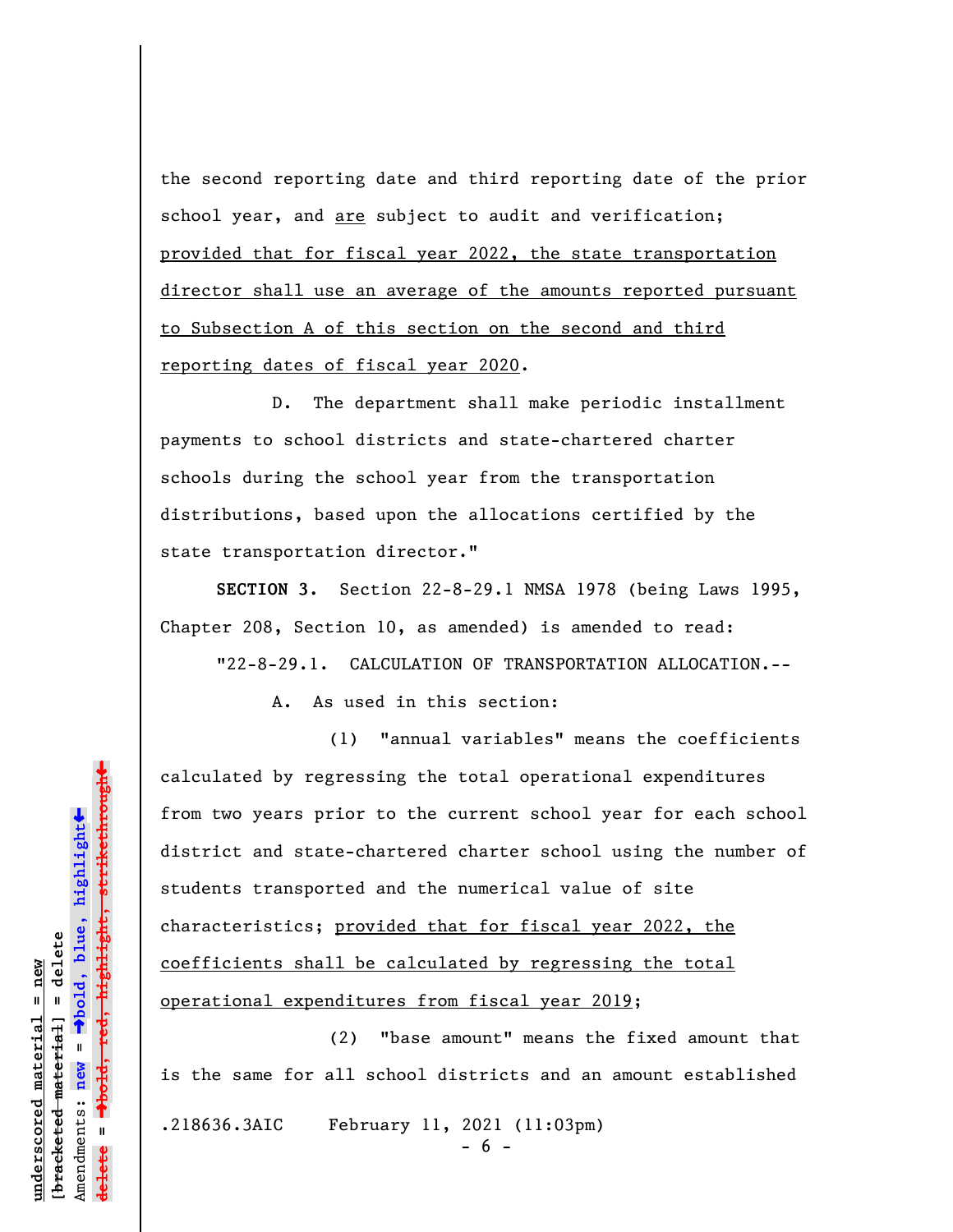by rule for state-chartered charter schools;

(3) "total operational expenditures" means the sum of all to-and-from school transportation expenditures, excluding expenditures incurred in accordance with the provisions of Section 22-8-27 NMSA 1978; and

(4) "variable amount" means the sum of the product of the annual variables multiplied by each school district's or state-chartered charter school's numerical value of the school district's and state-chartered charter school's site characteristics multiplied by the number of days of operation for each school district or state-chartered charter school.

B. The department shall calculate the transportation allocation for each school district and statechartered charter school.

C. The base amount is designated as product A. Product A is the constant calculated by regressing the total [operations] operational expenditures from the two years prior to the current school year for school district or statechartered charter school operations using the numerical value of site characteristics approved by the department. The legislative education study committee and the legislative finance committee may review the site characteristics developed by the state transportation director prior to approval by the department.

.218636.3AIC February 11, 2021 (11:03pm) - 7 -